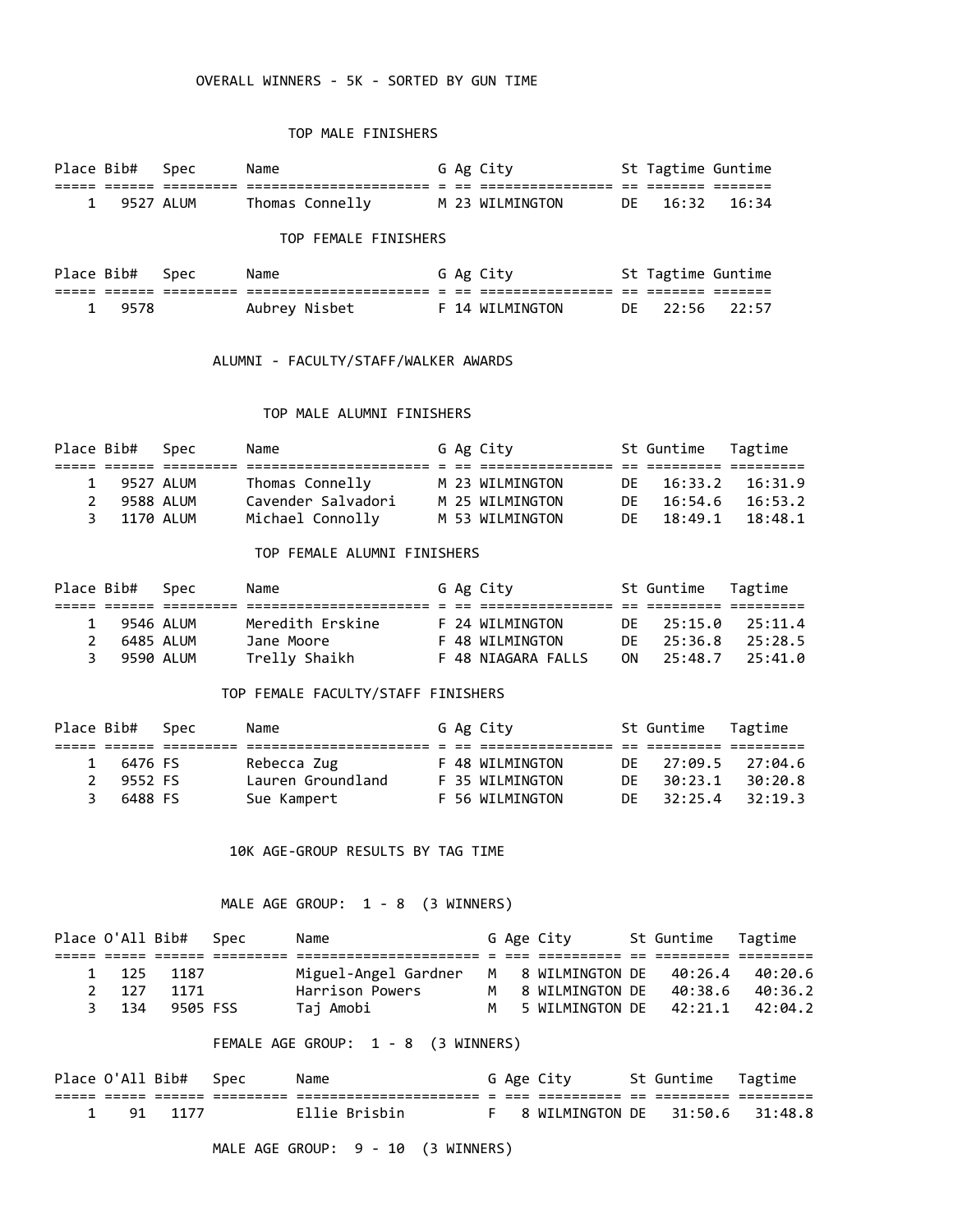|   | Place O'All Bib# |      | Spec | Name             |  | G Age City                         | St Guntime Tagtime |            |
|---|------------------|------|------|------------------|--|------------------------------------|--------------------|------------|
|   |                  |      |      |                  |  |                                    |                    |            |
|   | 32.              | 9570 |      | Jake Maheshwari  |  | M 10 WILMINGTON DF 24:29.1 24:27.9 |                    |            |
|   | 69               | 9571 |      | Nash Maheshwari  |  | M 10 WILMINGTON DE                 | 28:44.5            | 28:40.7    |
| ₹ | 102              | 6462 |      | Ninaad Vidwans   |  | M 10 UPPR CHICH PA                 | 32:53.0            | 32:49.9    |
|   | 4 120            | 1182 |      | William Levenson |  | M 10 WILMINGTON DE                 | 38:19.3            | $-38:18.4$ |

FEMALE AGE GROUP: 9 - 10 (3 WINNERS)

|       | Place O'All Bib# Spec | Name |               |  | G Age City                         | St Guntime - Tagtime |  |
|-------|-----------------------|------|---------------|--|------------------------------------|----------------------|--|
|       |                       |      |               |  |                                    |                      |  |
| 1 39  | - 6486                |      | Sofia Dattani |  | F 10 WILMINGTON DE 25:34.5 25:30.2 |                      |  |
| 2 123 | 1194                  |      | Mumbi Wamae   |  | 9 NFWARK                           | DF 39:01.9 38:56.2   |  |

MALE AGE GROUP: 11 - 12 (3 WINNERS)

|    | Place O'All Bib# |       | Spec | Name            |  | G Age City         | St Guntime Tagtime |         |
|----|------------------|-------|------|-----------------|--|--------------------|--------------------|---------|
|    |                  |       |      |                 |  |                    |                    |         |
|    | 27               | 9513  |      | Nathan Bell     |  | M 12 WILMINGTON DE | 23:40.5            | 23:36.3 |
|    | 31               | 9568  |      | Dylan MacBride  |  | M 11 WILMINGTON DE | 24:07.2            | 24:06.4 |
|    | 61               | 6496  |      | Cooper Strauss  |  | M 12 WILMINGTON DE | 27:37.5            | 27:33.4 |
| 4  | 76               | 1162  |      | Henrik Maansson |  | M 11 WILMINGTON DE | 30:00.5            | 29:58.9 |
| 5. | 135              | -1186 |      | Henry Gardner   |  | M 11 WILMINGTON DE | 46:12.4            | 46:04.3 |

FEMALE AGE GROUP: 11 - 12 (3 WINNERS)

|  | Place O'All Bib# Spec | Name                                                      |  | G Age City                         | St Guntime - Tagtime |  |
|--|-----------------------|-----------------------------------------------------------|--|------------------------------------|----------------------|--|
|  |                       |                                                           |  |                                    |                      |  |
|  | 1 68 1173             | Daniela Cristanetti-Wa F 11 WILMINGTON DE 28:46.5 28:40.6 |  |                                    |                      |  |
|  | 2 131 6480 AIUM       | Gabriela Cortada                                          |  | F 12 LANDENBERG PA 41:59.7 41:48.5 |                      |  |

MALE AGE GROUP: 13 - 14 (3 WINNERS)

|    |    | Place O'All Bib# | Spec | Name             |  | G Age City                 | St Guntime | Tagtime |
|----|----|------------------|------|------------------|--|----------------------------|------------|---------|
|    |    |                  |      |                  |  |                            |            |         |
|    | 20 | 9577             |      | Matthew Morrison |  | M 13 WEST CHEST PA         | 22:58.7    | 22:57.8 |
|    | 24 | 9547             |      | Carter Fenimore  |  | M 13 WILMINGTON DE         | 23:20.4    | 23:18.2 |
|    | 26 | 6463             |      | Sameer Vidwans   |  | M 14 UPPR CHICH PA         | 23:27.3    | 23:25.8 |
| 4  | 30 | 6473             |      | Collier Zug      |  | M 13 WILMINGTON DE         | 23:59.0    | 23:56.3 |
| 5. | 40 | 9573             |      | Rohan Mandayam   |  | M 14 WILMINGTON DE 25:35.5 |            | 25:32.7 |

FEMALE AGE GROUP: 13 - 14 (3 WINNERS)

|   | Place O'All Bib# |      | Spec | Name            |  | G Age City         | St Guntime | Tagtime |
|---|------------------|------|------|-----------------|--|--------------------|------------|---------|
|   |                  |      |      |                 |  |                    |            |         |
|   | 60               | 9539 |      | Keeleigh Doss   |  | F 13 WILMINGTON DE | 27:34.3    | 27:24.0 |
|   | 63               | 6494 |      | Ellie Driscoll  |  | F 13 WILMINGTON DE | 27:50.2    | 27:45.9 |
| 3 | 80               | 9542 |      | Avery Elliott   |  | F 13 CHADDS FOR PA | 30:37.4    | 30:33.2 |
|   | 87               | 9594 |      | Ellen Sicuranza |  | F 13 WILMINGTON DE | 31:31.4    | 31:20.6 |
|   | 155              | 9533 |      | Ellie Dealy     |  | F 14 WILMINGTON DE | 53:54.7    | 53:34.6 |

MALE AGE GROUP: 15 - 16 (3 WINNERS)

|              | Place O'All Bib# |      | Spec | Name           |  | G Age City                 |    | St Guntime | Tagtime |  |
|--------------|------------------|------|------|----------------|--|----------------------------|----|------------|---------|--|
|              |                  |      |      |                |  |                            |    |            |         |  |
| $\mathbf{1}$ |                  | 9580 |      | Kyle Nisbet    |  | M 16 WILMINGTON DE         |    | 20:09.1    | 20:07.5 |  |
|              | 11               | 6479 |      | Max Leffler    |  | M 16 WILMINGTON DE         |    | 20:29.7    | 20:28.0 |  |
|              | 15               | 1163 |      | Henry Wieman   |  | M 16 NEWARK                | DE | 21:50.3    | 21:48.5 |  |
| 4            | 25.              | 9592 |      | Ethan Shilling |  | M 16 WILMINGTON DE         |    | 23:24.1    | 23:21.2 |  |
|              | 94               | 6475 |      | Livingston Zug |  | M 15 WILMINGTON DE 32:35.0 |    |            | 32:28.9 |  |

FEMALE AGE GROUP: 15 - 16 (3 WINNERS)

Place O'All Bib# Spec Name G Age City St Guntime Tagtime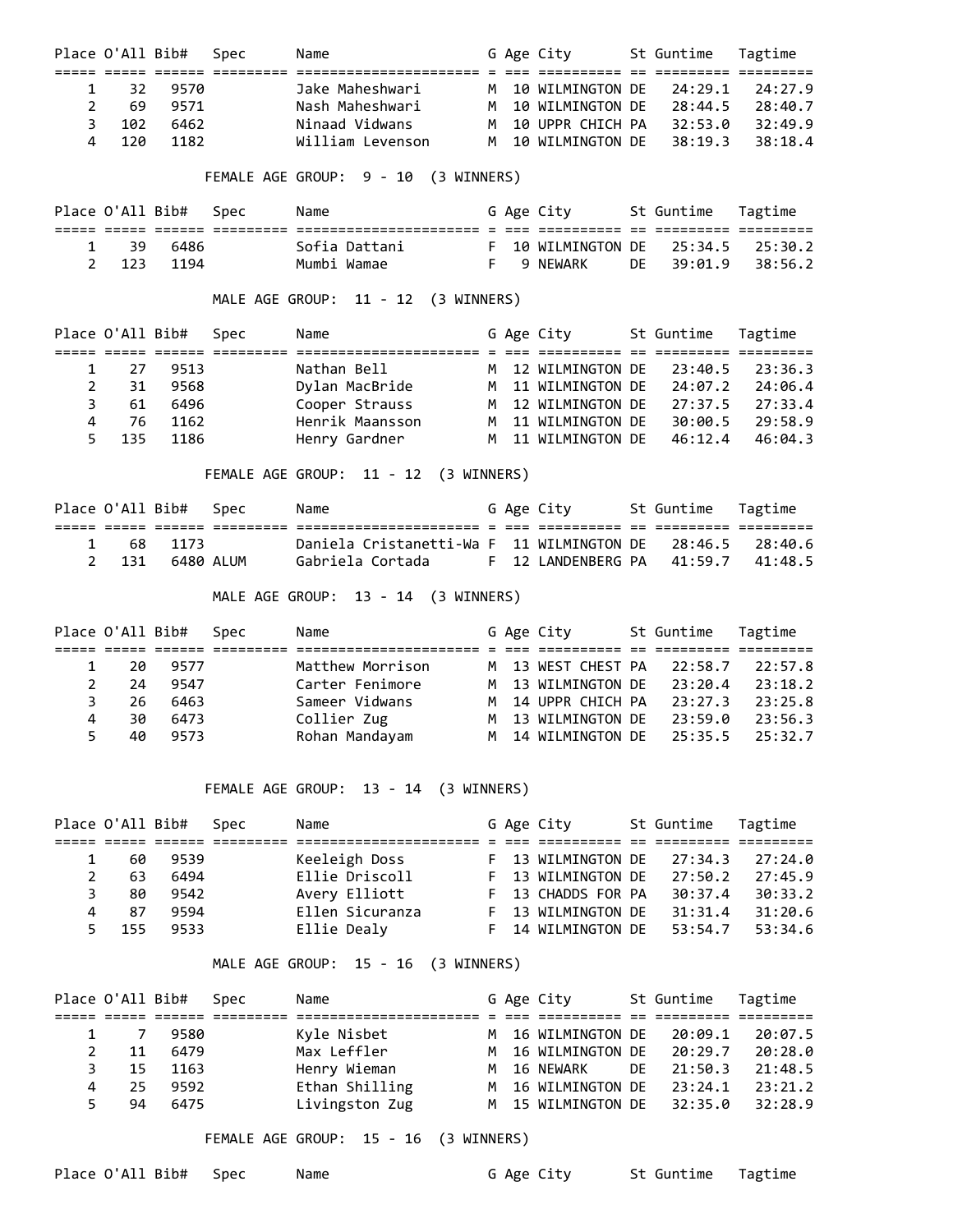| 1 96 | 6459 | Caroline Vanderloo |  | F 15 WILMINGTON DE 32:35.5 32:29.5 |  |  |
|------|------|--------------------|--|------------------------------------|--|--|
| 2 99 | 9557 | Rebecca Hartwick   |  | F 15 MIDDLETOWN DE 32:42.0 32:34.5 |  |  |

MALE AGE GROUP: 17 - 19 (3 WINNERS)

|    |     | Place O'All Bib# Spec | Name              |  | G Age City         | St Guntime | Tagtime |
|----|-----|-----------------------|-------------------|--|--------------------|------------|---------|
|    |     |                       |                   |  |                    |            |         |
|    | 9   | 1180 ALUM             | Connor Nisbet     |  | M 18 WILMINGTON DE | 20:10.2    | 20:08.7 |
|    | 16  | 9507                  | Harry Anderson    |  | M 18 WILMINGTON DE | 22:01.5    | 21:56.1 |
| 3  | 73. | 9575 ALUM             | Mike McKenzie Jr. |  | M 18 WILMINGTON DE | 29:45.3    | 29:38.5 |
| 4  | 97  | 9551                  | Oliver Gooderham  |  | M 18 WILMINGTON DE | 32:37.7    | 32:30.1 |
| 5. | 98  | 6456                  | Nicolas Urick     |  | M 17 WILMINGTON DE | 32:37.2    | 32:31.7 |

FEMALE AGE GROUP: 17 - 19 (3 WINNERS)

|       | Place O'All Bib# Spec | Name             |  | G Age City                   | St Guntime Tagtime |           |
|-------|-----------------------|------------------|--|------------------------------|--------------------|-----------|
|       |                       |                  |  |                              |                    |           |
| 93.   | . 9553                | Aine Grubb       |  | $F$ 17 WILMINGTON DE 32:34.4 |                    | 32:27.7   |
| 95    | 9518                  | Hannah Blackwell |  | F 17 WILMINGTON DE 32:37.0   |                    | - 32:29.4 |
| 3 167 | - 1188                | Remy Stewart     |  | $F$ 17 MONTCHANIN DE 58:33.1 |                    | 58:13.7   |

MALE AGE GROUP: 20 - 29 (3 WINNERS)

| Place O'All Bib# |     | Spec      | Name               |  | G Age City         | St Guntime | Tagtime |
|------------------|-----|-----------|--------------------|--|--------------------|------------|---------|
|                  |     |           |                    |  |                    |            |         |
|                  |     | 9588 ALUM | Cavender Salvadori |  | M 25 WILMINGTON DE | 16:54.6    | 16:53.2 |
|                  | 13  | 9537 ALUM | Julian Deoliveira  |  | M 26 WILMINGTON DE | 20:52.1    | 20:50.3 |
|                  | 67  | 9581 ALUM | Logan O'Brien      |  | M 22 WILMINGTON DE | 28:39.7    | 28:32.0 |
| 4                | 75. | 9548 ALUM | James Flanagan     |  | M 24 PHILADELPH PA | 30:05.1    | 29:55.0 |
| 5.               | 82  | 9561 ALUM | Roth Johnson       |  | M 23 SOMERVILLE MA | 30:40.4    | 30:40.4 |

FEMALE AGE GROUP: 20 - 29 (3 WINNERS)

|  | Place O'All Bib# Spec | Name              |  | G Age City                         | St Guntime Tagtime |  |
|--|-----------------------|-------------------|--|------------------------------------|--------------------|--|
|  |                       |                   |  |                                    |                    |  |
|  | 1 35 9546 ALUM        | Meredith Erskine  |  | F 24 WILMINGTON DE 25:15.0 25:11.4 |                    |  |
|  | 2 159 1193 ALUM       | Caroline Connolly |  | F 25 WILMINGTON DE 55:33.6 55:09.6 |                    |  |

MALE AGE GROUP: 30 - 39 (3 WINNERS)

|    | Place O'All Bib# |      | Spec      | Name             |  | G Age City                 |      | St Guntime | Tagtime |
|----|------------------|------|-----------|------------------|--|----------------------------|------|------------|---------|
|    |                  |      |           |                  |  |                            |      |            |         |
|    | 4                | 9501 |           | Doug Adams       |  | M 35 WILMINGTON DE         |      | 19:05.0    | 19:03.5 |
|    | 17               | 9583 |           | Jed Patterson    |  | M 39 WILMINGTON DE 22:24.3 |      |            | 22:23.4 |
|    | 18               |      | 9531 ALUM | Michael Dalton   |  | M 32 WILMINGTON DE 22:47.3 |      |            | 22:43.8 |
| 4  | 33.              | 1166 |           | Brian Martinenza |  | M 37 NEWARK                | DF - | 24:59.4    | 24:55.8 |
| 5. | 70               |      | 9503 ALUM | Ej Amobi         |  | M 39 WILMINGTON DE 29:11.2 |      |            | 28:53.9 |

FEMALE AGE GROUP: 30 - 39 (3 WINNERS)

|   | Place O'All Bib# |         | Spec      | Name                                      |   | G Age City         | St Guntime | Tagtime |
|---|------------------|---------|-----------|-------------------------------------------|---|--------------------|------------|---------|
|   |                  |         |           |                                           |   |                    |            |         |
|   | 79               | 9552 FS |           | Lauren Groundland                         |   | F 35 WILMINGTON DE | 30:23.1    | 30:20.8 |
|   | 84               |         | 9530 ALUM | Elissa Dalton                             | F | 30 WILMINGTON DE   | 31:33.5    | 31:09.6 |
|   | 85               | 9596    |           | Ayesha Silman                             |   | F 39 WILMINGTON DE | 31:17.6    | 31:12.9 |
| 4 | 107              |         | 9562 ALUM | Meredith Joppa                            | F | 38 WILMINGTON DE   | 35:34.2    | 35:23.4 |
|   | 130              | 1190    |           | Rossana Arteaga-Lopenz F 35 WILMINGTON DE |   |                    | 41:24.4    | 41:24.4 |

MALE AGE GROUP: 40 - 49 (3 WINNERS)

|  | Place O'All Bib# Spec | Name          |  | G Age City                         | St Guntime Tagtime |  |
|--|-----------------------|---------------|--|------------------------------------|--------------------|--|
|  |                       |               |  |                                    |                    |  |
|  | 69591                 | Adam Shilling |  | M 45 WILMINGTON DE 19:48.1 19:45.3 |                    |  |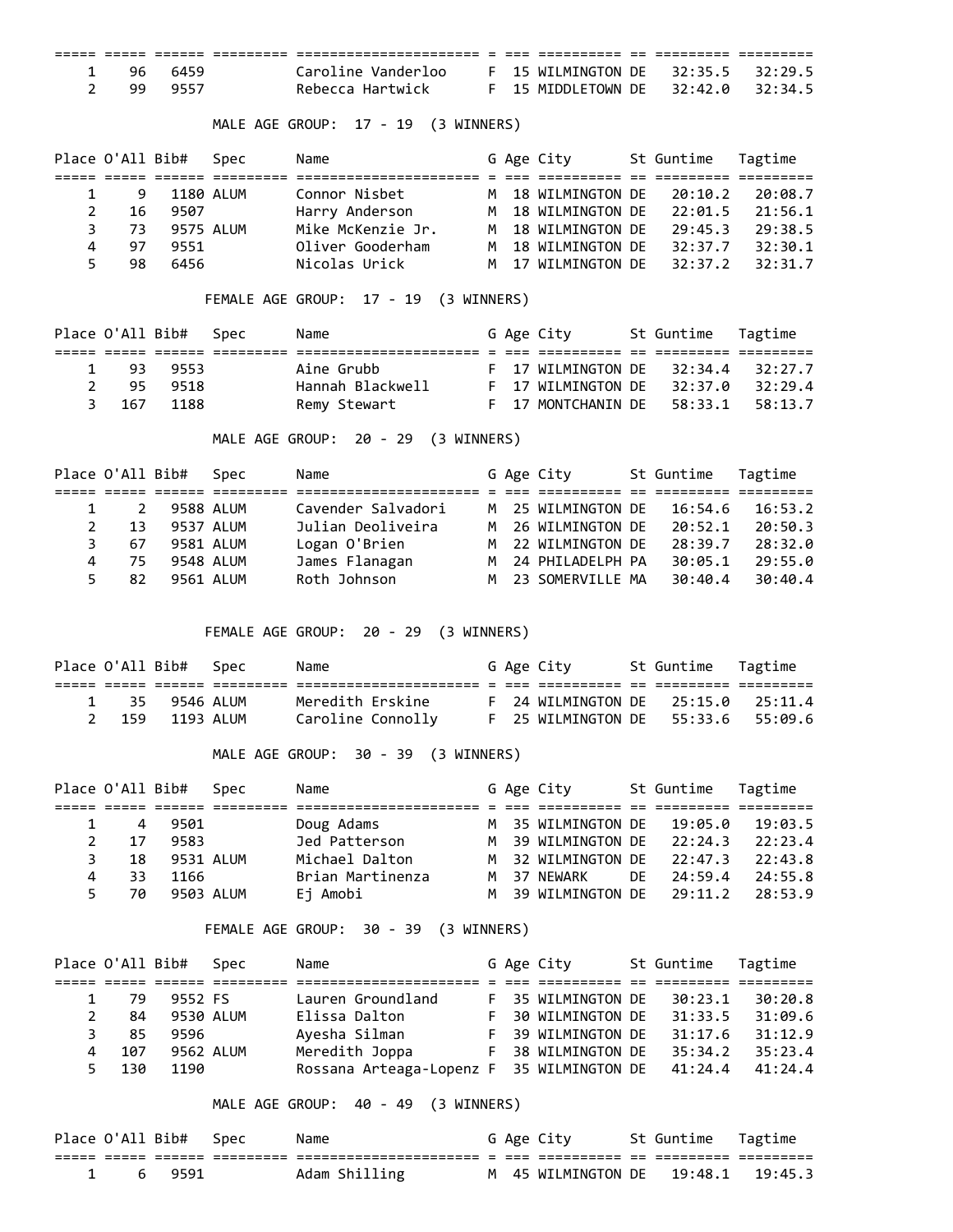| 2 8  | 9579           | Bruce Nisbet   |  | M 45 WILMINGTON DE                 | 20:10.2 | 20:07.9 |
|------|----------------|----------------|--|------------------------------------|---------|---------|
| - 10 | 1172           | Brian Leffler  |  | M 45 WILMINGTON DE 20:30.2 20:27.4 |         |         |
| 4 28 | 9512           | Brandon Bell   |  | M 44 WILMINGTON DE 23:40.6 23:36.4 |         |         |
|      | 5 36 1189 AIUM | Brian Nilstoft |  | M 48 SAN CARLOS CA 25:35.4         |         | 25:27.2 |

FEMALE AGE GROUP: 40 - 49 (3 WINNERS)

|    |    | Place O'All Bib# | Spec | Name               |    | G Age City         | St Guntime | Tagtime |
|----|----|------------------|------|--------------------|----|--------------------|------------|---------|
|    |    |                  |      |                    |    |                    |            |         |
|    | 21 | 9516             |      | Melissa Bilek      |    | F 43 WILMINGTON DE | 23:02.6    | 22:58.7 |
|    | 37 | 6485 ALUM        |      | Jane Moore         | F. | 48 WILMINGTON DE   | 25:36.8    | 25:28.5 |
|    | 41 | 6471             |      | Darragh Young      | F. | 46 WEST CHEST PA   | 25:43.0    | 25:35.0 |
| 4  | 44 | 9535             |      | Christine Deangelo |    | F 47 WEST CHEST PA | 25:43.8    | 25:36.9 |
| 5. | 45 | 9590 ALUM        |      | Trelly Shaikh      | F. | 48 NIAGARA FA ON   | 25:48.7    | 25:41.0 |

MALE AGE GROUP: 50 - 59 (3 WINNERS)

|   | Place O'All Bib# |           | Spec      | Name                 |  | G Age City                 | St Guntime | Tagtime |
|---|------------------|-----------|-----------|----------------------|--|----------------------------|------------|---------|
|   |                  |           |           |                      |  |                            |            |         |
|   | 3                | 1170 ALUM |           | Michael Connolly     |  | M 53 WILMINGTON DE         | 18:49.1    | 18:48.1 |
|   | .5               | 6458      |           | Frank A Ursomarso Jr |  | M 54 WILMINGTON DE 19:31.6 |            | 19:29.9 |
|   | 22               | 1160      |           | Andrew Blair         |  | M 53 WILMINGTON DE         | 23:12.2    | 23:08.4 |
| 4 | 23.              | 9600      |           | Scott Tornek         |  | M 53 WILMINGTON DE         | 23:13.0    | 23:10.3 |
|   | 29               |           | 9598 ALUM | Marshall Stafford    |  | M 53 PITTSBURGH PA 23:52.1 |            | 23:50.7 |

FEMALE AGE GROUP: 50 - 59 (3 WINNERS)

|    | Place O'All Bib# |         | Spec      | Name             |    | G Age City         | St Guntime | Tagtime |
|----|------------------|---------|-----------|------------------|----|--------------------|------------|---------|
|    |                  |         |           |                  |    |                    |            |         |
|    | 48               | 9564    |           | Theresa Kauffman |    | F 57 LANDENBERG PA | 26:24.6    | 26:17.6 |
|    | 90               |         | 9506 ALUM | Dina Anderson    | F. | 53 WILMINGTON DE   | 31:51.7    | 31:43.1 |
| з. | 92               | 6488 FS |           | Sue Kampert      | E. | 56 WILMINGTON DE   | 32:25.4    | 32:19.3 |
|    | 113              | 9517    |           | Carolyn Bitzer   | F. | 57 WILMINGTON DE   | 36:26.5    | 36:19.3 |
| 5. | 116              | 1181    |           | Elisa Morris     | F. | 51 WILMINGTON DE   | 36:53.1    | 36:38.2 |

MALE AGE GROUP: 60 - 69 (3 WINNERS)

|   | Place O'All Bib# |        | Spec | Name            |  | G Age City         |    | St Guntime | Tagtime |
|---|------------------|--------|------|-----------------|--|--------------------|----|------------|---------|
|   |                  |        |      |                 |  |                    |    |            |         |
|   | 12               | 9543   |      | Tom Ellis       |  | M 66 HOCKESSIN DE  |    | 20:35.0    | 20:32.5 |
|   | 14               | 6492   |      | Matt Boyer      |  | M 62 WILMINGTON DE |    | 21:38.5    | 21:35.7 |
|   | 34               | 9544   |      | Hal Erskine     |  | M 60 WILMINGTON DE |    | 25:12.8    | 25:09.0 |
| 4 | 124              | 6466   |      | Peter Wenigmann |  | M 68 WILMINGTON DE |    | 39:28.4    | 39:19.8 |
|   | 5 126            | 9521 w |      | Tim Caspar      |  | M 60 YORKLYN       | DE | 40:34.0    | 40:25.0 |

FEMALE AGE GROUP: 60 - 69 (3 WINNERS)

|       | Place O'All Bib# Spec | Name              |  | G Age City                         | St Guntime Tagtime |  |
|-------|-----------------------|-------------------|--|------------------------------------|--------------------|--|
|       |                       |                   |  |                                    |                    |  |
| 1 140 | 1178                  | Carol Slomski     |  | F 62 WILMINGTON DE 47:13.5 47:00.5 |                    |  |
| 2 148 | 6484 ALUM             | Jan-Maloy Edwards |  | F 63 RICHMOND VA 52:37.8 52:20.2   |                    |  |
| 3 152 | 1164                  | Lisa Raber        |  | F 60 WILMINGTON DE 53:05.4 53:05.4 |                    |  |

## MALE AGE GROUP: 70 - 79 (3 WINNERS)

|       | Place O'All Bib# Spec | Name              |  | G Age City                         | St Guntime Tagtime |         |
|-------|-----------------------|-------------------|--|------------------------------------|--------------------|---------|
|       |                       |                   |  |                                    |                    |         |
|       | 1 55 9523             | George Christie   |  | M 71 NEW CASTLE DE 27:02.8 26:57.4 |                    |         |
| 2 138 | 9576                  | Ralph McKinney    |  | M 74 WILMINGTON DE 47:07.7         |                    | 46:58.5 |
| 3 147 | 6497                  | Louis Bartoshesky |  | M 74 WILMINGTON DE 51:14.1 51:02.7 |                    |         |

feMALE AGE GROUP: 70 - 79 (3 WINNERS)

Place O'All Bib# Spec Name G Age City St Guntime Tagtime